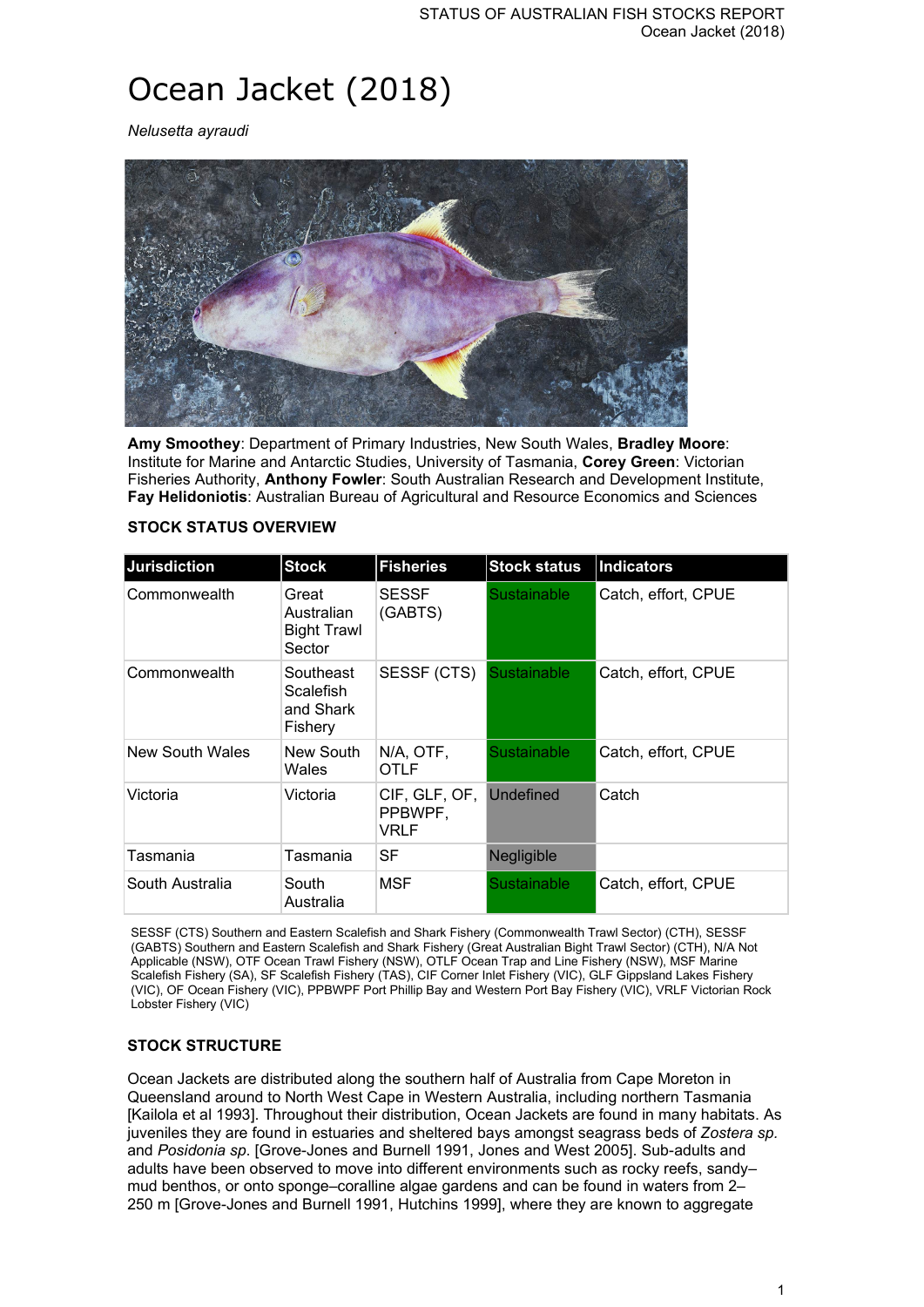seasonally in large schools.

The Ocean Jacket stock comprises Ocean Jackets (*Nelusetta ayraudi*), which makes up most of the catch, and unspecified Leatherjackets. Little is known about the biological structure of this multispecies stock. Here, assessment of stock status is presented at the management unit level—Southeast Scalefish and Shark Fishery, Great Australian Bight Trawl Sector (Commonwealth); and at the jurisdictional level—New South Wales, Victoria, Tasmania and South Australia.

## **STOCK STATUS**

**Great Australian Bight Trawl**  2002 ranging between 10.1 per cent to 87 .9 per cent of landed catch. High **Sector** A by-catch survey of the Great Australian Bight stock in 2001 indicated that Ocean Jacket is often discarded [Knuckey and Brown 2002], with discards since discards potentially limit the use of commercial catch-per-unit-effort as an index of abundance for this species.

> In the GABTS the standardised CPUE has remained relatively high since 2009 and the most recent CPUE estimate of 2016 is above the mean of the time series (1985–2015), indicating the biomass is above the mean of the time series. The CPUE has been above the mean between the years 2009–16 [Haddon and Sporcic 2017], despite recent high catches. Ocean Jacket catches peaked between 2003 to 2007 ranging between 202.5–338.1 t with 498.63 t caught in 2004–05 fishing season and sharp decline since 2004–05 season. Since 2009, catches ranged between 224.73 t to 67.8 t in the 2017–18 fishing season.

The above evidence indicates that the biomass of this stock is unlikely to be depleted and that recruitment is unlikely to be impaired. Furthermore, the current level of fishing mortality is unlikely to cause the overall stock to become recruitment impaired.

On the basis of the evidence presented above, Ocean Jacket in the Great Australian Bight Trawl Sector (Commonwealth) management unit is classified as a **sustainable stock**.

**New South Wales** In New South Wales, Ocean Jackets have a long history of commercial exploitation using oceanic demersal fish traps and demersal otter trawl. Records of reported landings indicate that substantial peaks of between 600 and 900 t per annum occurred during the 1920s and again during the 1950s. These peaks were followed by large declines, which suggest that this species is vulnerable to over-exploitation. Between 2000–01 to 2006–07, annual commercial landings using oceanic demersal fish traps and demersal otter trawl increased from 134 to 430 t. Since then, catch has been relatively stable, peaking in 2012 at 420 t and currently down to 211 t in 2017. Since 2009–10 there has been no trend in median trap CPUE, though it peaked in 2013–14 and has slightly declined in the last two years, but to similar levels experienced a decade ago. Ocean Jackets are important to New South Wales recreational and charter boat fishers. The most recent estimate of the recreational harvest of Leather Jackets (all species combined) in New South Wales, by residents of New South Wales, was approximately 71 000 fish during 2013–14, a substantial decrease from 246 212 fish in 2000–01 [West et al. 2015]. The decrease in commercial and recreational catches, coupled with the boom-bust history of the fishery, may indicate that the biomass is declining. However, the above evidence indicates that the biomass of this stock is unlikely to be depleted and that recruitment is unlikely to be impaired.

> Miller and Stewart [2009] reported that between 2003 and 2005, Ocean Jacket in New South Wales landings ranged between 220 and 650 mm  $TL$  and were fully recruited to the fishery at two years of age, with most of the catch (83 per cent) aged either two or three years. The instantaneous total mortality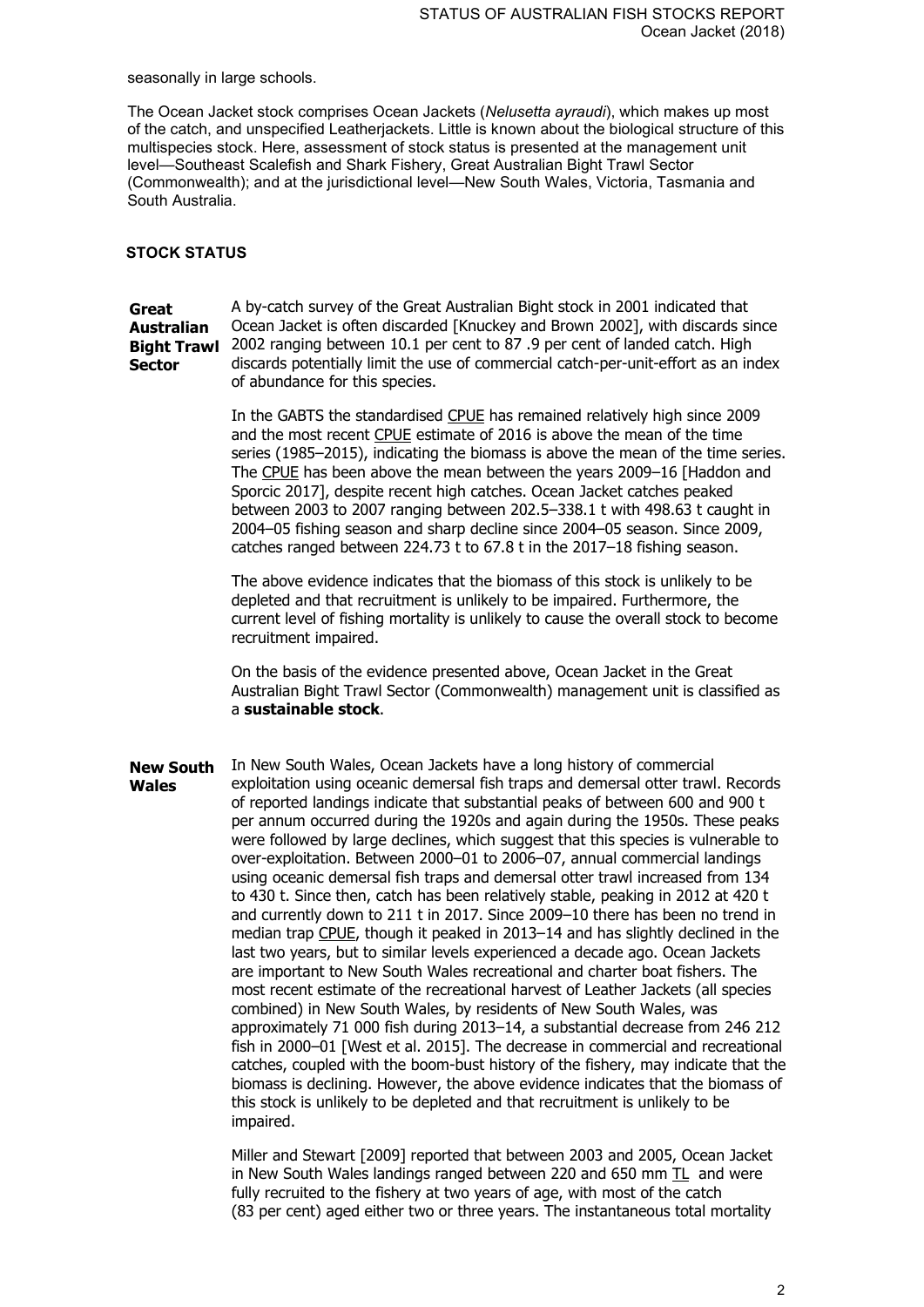rate was estimated from an age-based catch curve as 1.1. Natural mortality was estimated at approximately 0.5, based on a maximum age of six years. Since then, there have been declines in commercial effort, from 6 000–7 000 days fished down to 2 000–3 000 days fished. Further, recreational fishing effort has declined by 37 per cent in ocean waters [inshore and offshore; West et al. 2015]. The above evidence indicates that the current level of fishing mortality in New South Wales is unlikely to cause the stock to become recruitment impaired.

Based on the evidence presented above, Ocean Jacket in New South Wales is classified as a **sustainable stock**.

**South Australia** Ocean Jackets are considered a tertiary species of South Australia's commercial multispecies, multi-gear and multi-sectoral Marine Scalefish Fishery. The most recent assessment of Ocean Jackets used data to the end of December 2017 [Steer et al. 2018]. The primary measures for biomass and fishing mortality are commercial fish trap catch, effort and CPUE [Steer et al. 2018]. The commercial fishery for Ocean Jackets in South Australia commenced in 1984, when this species was first targeted using baited fish traps in off-shore waters [Grove-Jones and Burnell 1991]. The targeted catches rose quickly through the 1980s until regulations to control fishing effort were introduced. Total catch (972 t) and effort peaked during the early 1990s, before declining significantly until 2000 (269 t). From that time catch and effort stabilised for several years, but from 2006 onwards have fallen to very low levels (average 94 t). Four fishers retain endorsements for limited numbers of Ocean Jacket fish traps whose use is restricted to waters of > 60 m depth. Estimates of catch rates since 1984 have been highly variable but show no long-term decline. The above evidence indicates that the biomass of this stock is unlikely to be depleted and that recruitment is unlikely to be impaired. Furthermore, the above evidence indicates that the current level of fishing mortality is unlikely to cause the stock to become recruitment impaired.

> On the basis of the evidence presented above, Ocean Jacket in South Australia is classified as a **sustainable stock**.

**Southeast Scalefish and Shark Fishery** In the SESSF (CTS and GHAT) Ocean Jacket is a non-quota by-product species and has not been the subject of formal stock assessments. Commonwealth landed catch in the 2017–18 fishing season was 216.4 t [recorded in logbook data] with catch figure combined for the trawl and non-trawl sectors. There continues to be uncertainty over discarding of the species in the CTS and GHAT (gillnet, hook and trap) sectors and discards have not been recently reported for this species. A standardised catch per unit effort (CPUE ) series shows a similar trend to landings, suggesting that in recent years abundance of Ocean Jacket increased after 2003 with a gradual decline since 2013 [Haddon and Sporcic 2017]. The recent landings for the CTS recorded in the logbook data are 312 t (2015–16 season), 289 t (2016–17 season), 216 t (2017–18 season). Logbook catches from the GHAT were 0.062 t (2015–16 season), 0.078 t (2016–17 season) and 0.239 t (2017–18 season). Annual commercial landings in the CTS and GHAT combined increased from 318.81 to 413.5 t between 2003 to 2012 with a peak of 448.57 t in 2009. Between 2013 to 2017, annual commercial landings in the CTS and GHAT decreased from 323.33 to 216.38 t. Similarly the standardised CPUE index in the CTS increased substantially between 2003 and 2012, peaking in 2009. The most recent CPUE estimate of 2016 is above the mean of the time series (1985–2015) indicating the biomass is above the mean of the time series. The CPUE has been above the mean between the years 2004–16 [Haddon and Sporcic 2017]. The above evidence indicates that the biomass of this stock is unlikely to be depleted and that recruitment is unlikely to be impaired. Further, the above evidence indicates that the current level of fishing mortality in the Commonwealth Trawl Sector is unlikely to cause the stock to become recruitment impaired.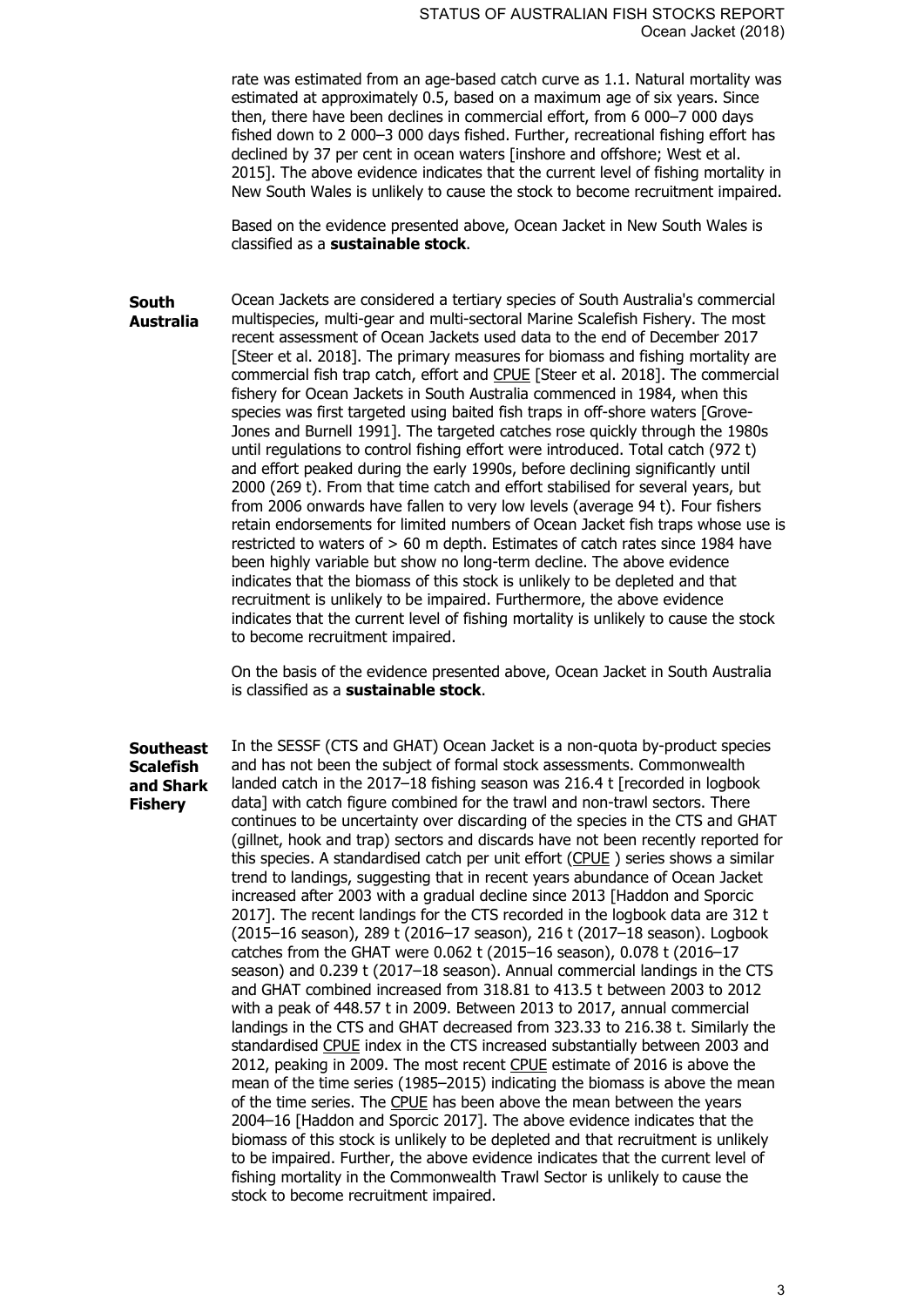On the basis of the evidence presented above, Ocean Jacket in the Southeast Scalefish and Shark Fishery (Commonwealth) management unit is classified as a **sustainable stock**.

- **Tasmania** Although not differentiated from other Leatherjacket species in either commercial or recreational landings, stock status for Ocean Jacket in Tasmania is reported as Negligible given the likely historically low catches in this jurisdiction and that the stock has generally not been subject to targeted fishing. The average annual commercial catch of all Leatherjacket species combined in 2010–16 averaged less than 2.4 t per annum. Given that adult Ocean Jacket primarily inhabit continental shelf and slope waters and the bulk of the  $T$ asmanian Leatherjacket catch is harvested using fish traps from waters  $< 50$  m depth [Moore et al. 2018], the species is considered to constitute only a very minor proportion of commercial and recreational landings of Leatherjacket in Tasmania. Fishing is unlikely to be having a negative impact on the stock.
- **Victoria** In Victoria, Ocean Jackets are not differentiated from other species of Leatherjacket caught commercially or recreationally. The combined species of Leatherjackets landed in Victoria in 2017 was around 14 t; with the majority caught in traps within the Victorian Rock Lobster Fishery and by haul seine and mesh nets within the Corner Inlet Fishery. Regardless of the actual species landed, the quantity of Leatherjackets reported in Victoria in 2017 was relatively small in comparison to catches in other jurisdictions. There is insufficient information available to confidently classify the status of this stock.

On the basis of the evidence presented above, Ocean Jacket in Victoria is classified as an **undefined stock**.

#### **BIOLOGY**

**Ocean Jacket biology** [Kailola et al. 1993, Miller et al. 2010, Miller and Stewart 2012]

| Species       | Longevity / Maximum Size                                     | Maturity (50 per cent)    |
|---------------|--------------------------------------------------------------|---------------------------|
| ∣Ocean Jacket | $\geq$ 9 years, 790 mm FL New<br>South Wales 6 years, 656 mm | New South Wales 2.5 years |

#### **DISTRIBUTION**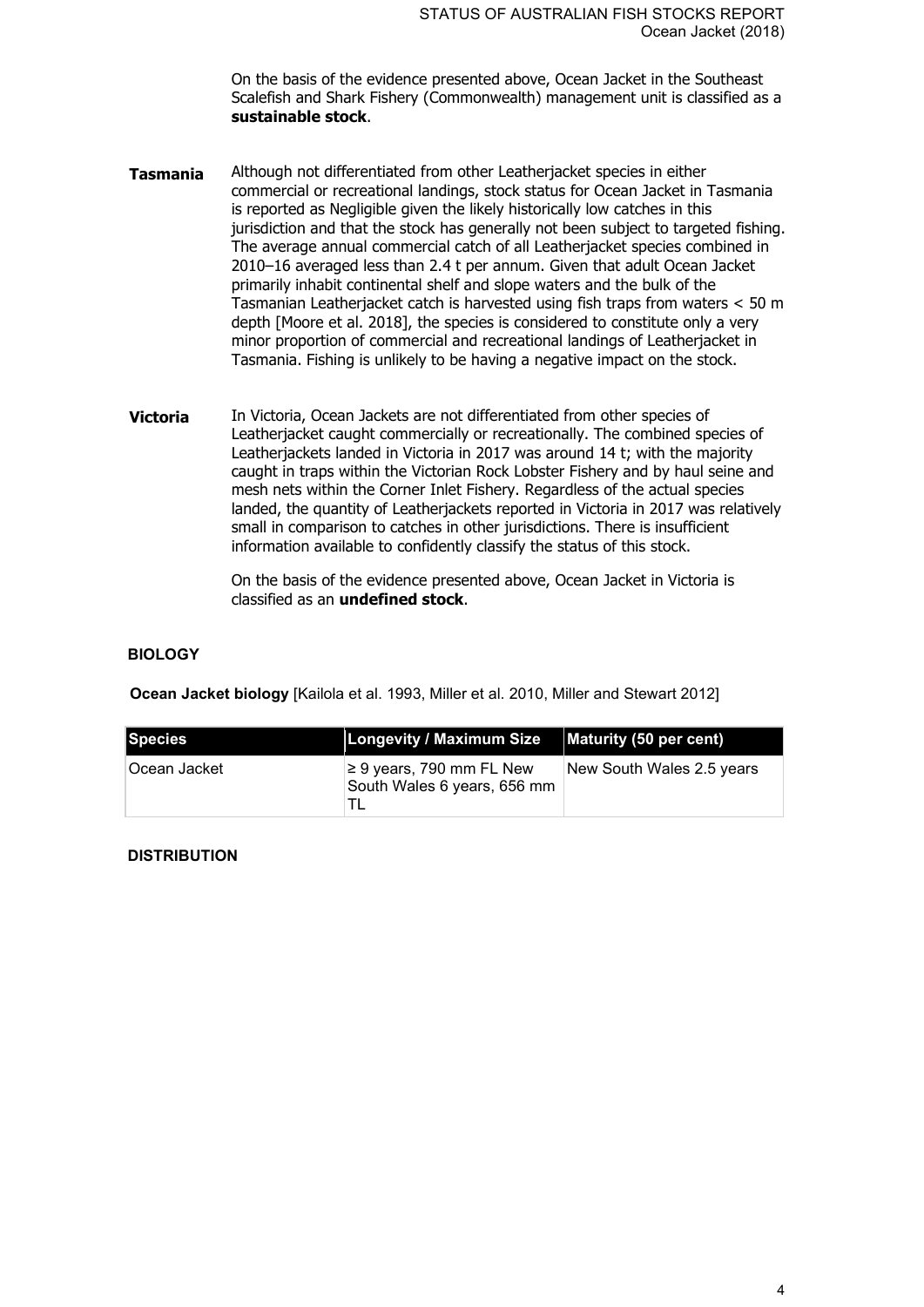## STATUS OF AUSTRALIAN FISH STOCKS REPORT Ocean Jacket (2018)



Distribution of reported commercial catch of Ocean Jacket

# **TABLES**

| <b>Commercial</b><br><b>Catch Methods</b> | <b>Commonwealth New South</b> | <b>Wales</b> | <b>South</b><br><b>Australia</b> | <b>Tasmania</b> | <b>Victoria</b> |
|-------------------------------------------|-------------------------------|--------------|----------------------------------|-----------------|-----------------|
| <b>Danish Seine</b>                       | $\checkmark$                  |              |                                  |                 |                 |
| <b>Demersal Pair</b><br><b>Trawl</b>      | $\checkmark$                  |              |                                  |                 |                 |
| <b>Fish Trap</b>                          |                               | $\checkmark$ | $\checkmark$                     |                 |                 |
| <b>Hook and Line</b>                      |                               |              |                                  |                 | $\checkmark$    |
| <b>Midwater Trawl</b>                     | $\checkmark$                  |              |                                  |                 |                 |
| N/A                                       |                               |              |                                  | $\checkmark$    |                 |
| <b>Net</b>                                |                               |              |                                  |                 | $\checkmark$    |
| <b>Otter Trawl</b>                        | $\checkmark$                  | $\checkmark$ |                                  |                 |                 |
| <b>Traps and Pots</b>                     |                               |              |                                  |                 | $\checkmark$    |
| <b>Trawl</b>                              | $\checkmark$                  |              |                                  |                 |                 |
| <b>Unspecified</b>                        |                               | $\checkmark$ |                                  |                 | $\checkmark$    |

| <b>Fishing methods</b> |                               |              |                                  |                 |
|------------------------|-------------------------------|--------------|----------------------------------|-----------------|
|                        | <b>Commonwealth New South</b> | <b>Wales</b> | <b>South</b><br><b>Australia</b> | <b>Victoria</b> |
| <b>Commercial</b>      |                               |              |                                  |                 |
| <b>Danish Seine</b>    | $\checkmark$                  |              |                                  |                 |
| <b>Fish Trap</b>       |                               | $\checkmark$ | $\checkmark$                     |                 |
| <b>Hook and Line</b>   |                               |              |                                  |                 |
| <b>Net</b>             |                               |              |                                  | ✓               |
| <b>Otter Trawl</b>     | $\checkmark$                  | $\checkmark$ |                                  |                 |
| <b>Traps and Pots</b>  |                               |              |                                  | $\checkmark$    |
| <b>Unspecified</b>     |                               |              |                                  |                 |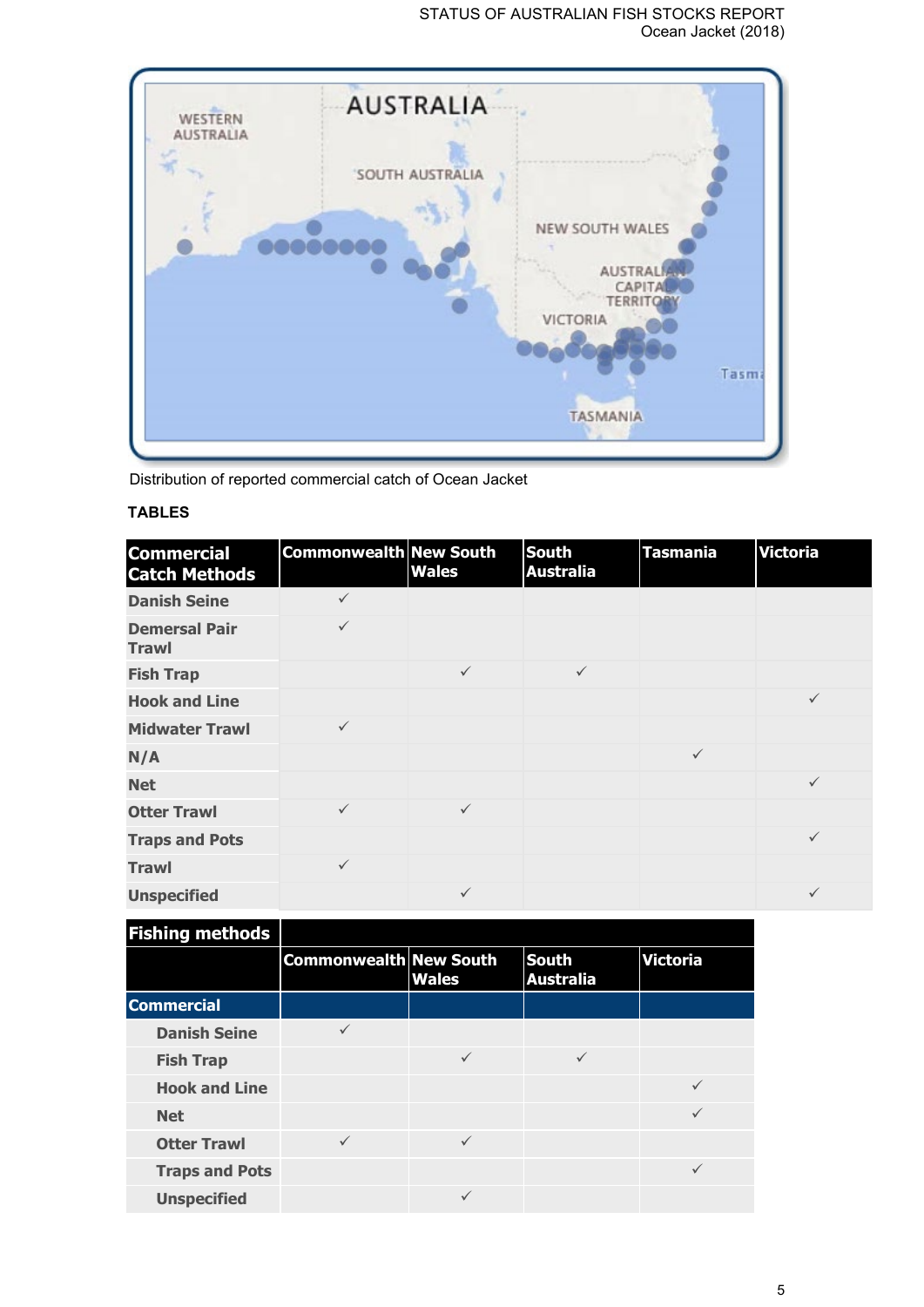| <b>Indigenous</b>                                                                         |                        |              |                                  |                 |
|-------------------------------------------------------------------------------------------|------------------------|--------------|----------------------------------|-----------------|
| <b>Hook and Line</b>                                                                      |                        | $\checkmark$ | $\checkmark$                     |                 |
| <b>Spearfishing</b>                                                                       |                        | $\checkmark$ |                                  |                 |
| <b>Recreational</b>                                                                       |                        |              |                                  |                 |
| <b>Hook and Line</b>                                                                      |                        | $\checkmark$ | $\checkmark$                     | ✓               |
| <b>Spearfishing</b>                                                                       |                        | $\checkmark$ |                                  | ✓               |
| <b>Management</b><br><b>Methods</b>                                                       |                        |              |                                  |                 |
|                                                                                           | Commonwealth New South | <b>Wales</b> | <b>South</b><br><b>Australia</b> | <b>Victoria</b> |
| <b>Commercial</b>                                                                         |                        |              |                                  |                 |
| <b>Effort limits</b>                                                                      |                        |              |                                  | $\checkmark$    |
| <b>Fishing gear</b><br>and<br>method<br>restrictions                                      |                        | $\checkmark$ |                                  |                 |
| Gear<br>restrictions                                                                      | $\checkmark$           |              | $\checkmark$                     | $\checkmark$    |
| <b>Individual</b><br>transferabl<br>e quota                                               | $\checkmark$           |              |                                  |                 |
| <b>Licence</b>                                                                            |                        |              |                                  | $\checkmark$    |
| <b>Limited entry</b>                                                                      | $\checkmark$           | $\checkmark$ | $\checkmark$                     | $\checkmark$    |
| Quota                                                                                     | $\checkmark$           |              |                                  |                 |
| <b>Spatial</b><br>closures                                                                |                        |              |                                  | $\checkmark$    |
| <b>Total allowable</b><br>catch                                                           | $\checkmark$           |              |                                  |                 |
| <b>Trip limits</b>                                                                        | $\checkmark$           |              |                                  |                 |
| Indigenous                                                                                |                        |              |                                  |                 |
| <b>Bag limits</b>                                                                         |                        | $\checkmark$ |                                  |                 |
| <b>Customary</b><br>fishing<br>permits                                                    |                        |              |                                  | ✓               |
| Gear<br>restrictions                                                                      |                        |              | $\checkmark$                     |                 |
| <b>Native Title</b>                                                                       |                        | $\checkmark$ |                                  |                 |
| <b>Section 37</b><br>(1d)(3)(9),<br><b>Aboriginal</b><br>cultural<br>fishing<br>authority |                        | $\checkmark$ |                                  |                 |
| Recreational                                                                              |                        |              |                                  |                 |
| <b>Bag limits</b>                                                                         |                        | $\checkmark$ |                                  | $\checkmark$    |
| Gear<br>restrictions                                                                      |                        | $\checkmark$ | $\checkmark$                     | $\checkmark$    |
| <b>Licence</b>                                                                            |                        | $\checkmark$ |                                  | $\checkmark$    |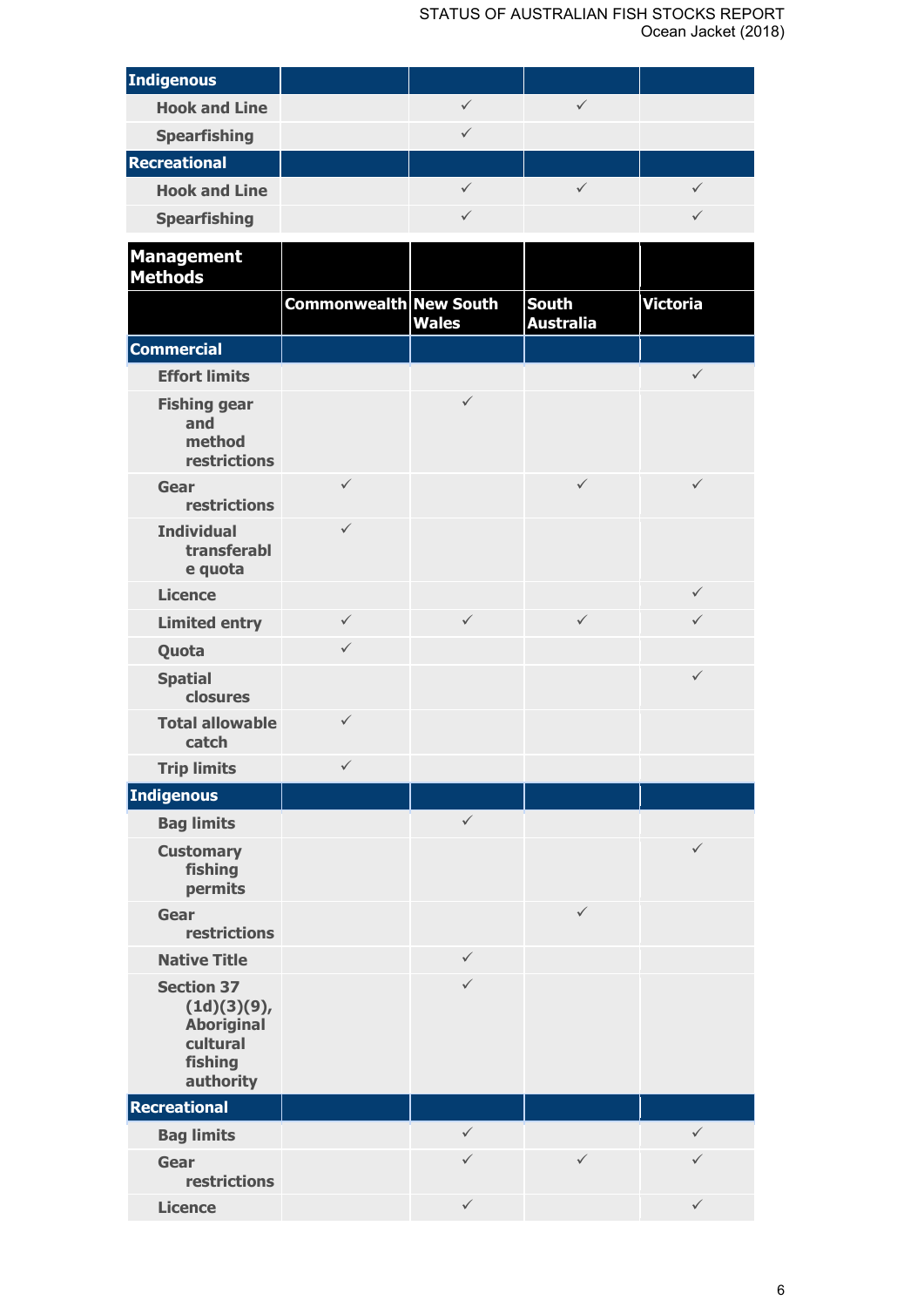| <b>Spatial</b><br>closures<br><b>Spatial zoning</b> |                                                                            | $\checkmark$                                                                                                  |                                  |                                                                                                                                                                       |
|-----------------------------------------------------|----------------------------------------------------------------------------|---------------------------------------------------------------------------------------------------------------|----------------------------------|-----------------------------------------------------------------------------------------------------------------------------------------------------------------------|
| <b>Active Vessels</b>                               |                                                                            |                                                                                                               |                                  |                                                                                                                                                                       |
|                                                     | <b>Commonwealth New South</b>                                              | <b>Wales</b>                                                                                                  | <b>South</b><br><b>Australia</b> | <b>Victoria</b>                                                                                                                                                       |
|                                                     | 4 Fisher in SESSF 7 Fishing<br>(GABTS), 16<br>Fisher in SESSF<br>$(CTS)$ , | <b>Business in</b><br>EGF, 48 Fishing<br><b>Business in</b><br>OTF, 60 Fishing<br><b>Business in</b><br>OTLF, | 5 Licences in<br>MSF,            | 14 Licence<br>Holders in CIF,<br>8 Licence<br>Holders in GLF,<br>10 Licence<br>Holders in OF,<br>2 Licence<br>Holders in<br>PPBWPF, 18<br>Licence Holders<br>in VRLF, |

**SESSF (CTS)** Southern and Eastern Scalefish and Shark Fishery (Commonwealth Trawl Sector)(CTH)

**SESSF (GABTS)** Southern and Eastern Scalefish and Shark Fishery (Great Australian Bight Trawl Sector)(CTH)

**EGF** Estuary General Fishery(NSW)

**OTF** Ocean Trawl Fishery(NSW)

**OTLF** Ocean Trap and Line Fishery(NSW)

**MSF** Marine Scalefish Fishery(SA)

**CIF** Corner Inlet Fishery(VIC)

**GLF** Gippsland Lakes Fishery(VIC)

**OF** Ocean Fishery(VIC)

**PPBWPF** Port Phillip Bay and Western Port Bay Fishery (VIC)

**VRLF** Victorian Rock Lobster Fishery(VIC)

| <b>Catch</b>        |                                                              |                                                                |                                  |                 |                                                                              |
|---------------------|--------------------------------------------------------------|----------------------------------------------------------------|----------------------------------|-----------------|------------------------------------------------------------------------------|
|                     | <b>Commonwealth New South</b>                                | <b>Wales</b>                                                   | <b>South</b><br><b>Australia</b> | <b>Tasmania</b> | <b>Victoria</b>                                                              |
| <b>Commercial</b>   | 202.775t in<br>SESSF (CTS),<br>242,905t in<br>SESSF (GABTS), | 8.748t in N/A,<br>20.126t in OTF, MSF,<br>197.852t in<br>OTLF, | 151.176t in                      |                 | 4.0208t in CIF,<br>1.62145t in<br>GLF, 0.3115t in<br>OF, 8.1892t in<br>VRLF, |
| <b>Indigenous</b>   | Unknown                                                      | Unknown                                                        | <b>Unknown</b>                   |                 | Unknown (No<br>catch under<br>permit)                                        |
| <b>Recreational</b> | <b>Unknown</b>                                               | 71 000 fish<br>during 2013-14                                  | Unknown                          |                 | Unknown                                                                      |

SESSF (CTS) Southern and Eastern Scalefish and Shark Fishery (Commonwealth Trawl Sector) (CTH), SESSF (GABTS) Southern and Eastern Scalefish and Shark Fishery (Great Australian Bight Trawl Sector) (CTH), N/A Not Applicable (NSW), OTF Ocean Trawl Fishery (NSW), OTLF Ocean Trap and Line Fishery (NSW), MSF Marine Scalefish Fishery (SA), SF Scalefish Fishery (TAS), CIF Corner Inlet Fishery (VIC), GLF Gippsland Lakes Fishery (VIC), OF Ocean Fishery (VIC), PPBWPF Port Phillip Bay and Western Port Bay Fishery (VIC), VRLF Victorian Rock Lobster Fishery (VIC),

**Commonwealth – Recreational** - The Commonwealth does not manage recreational fishing in Commonwealth waters. Recreational fishing in Commonwealth waters is managed by the state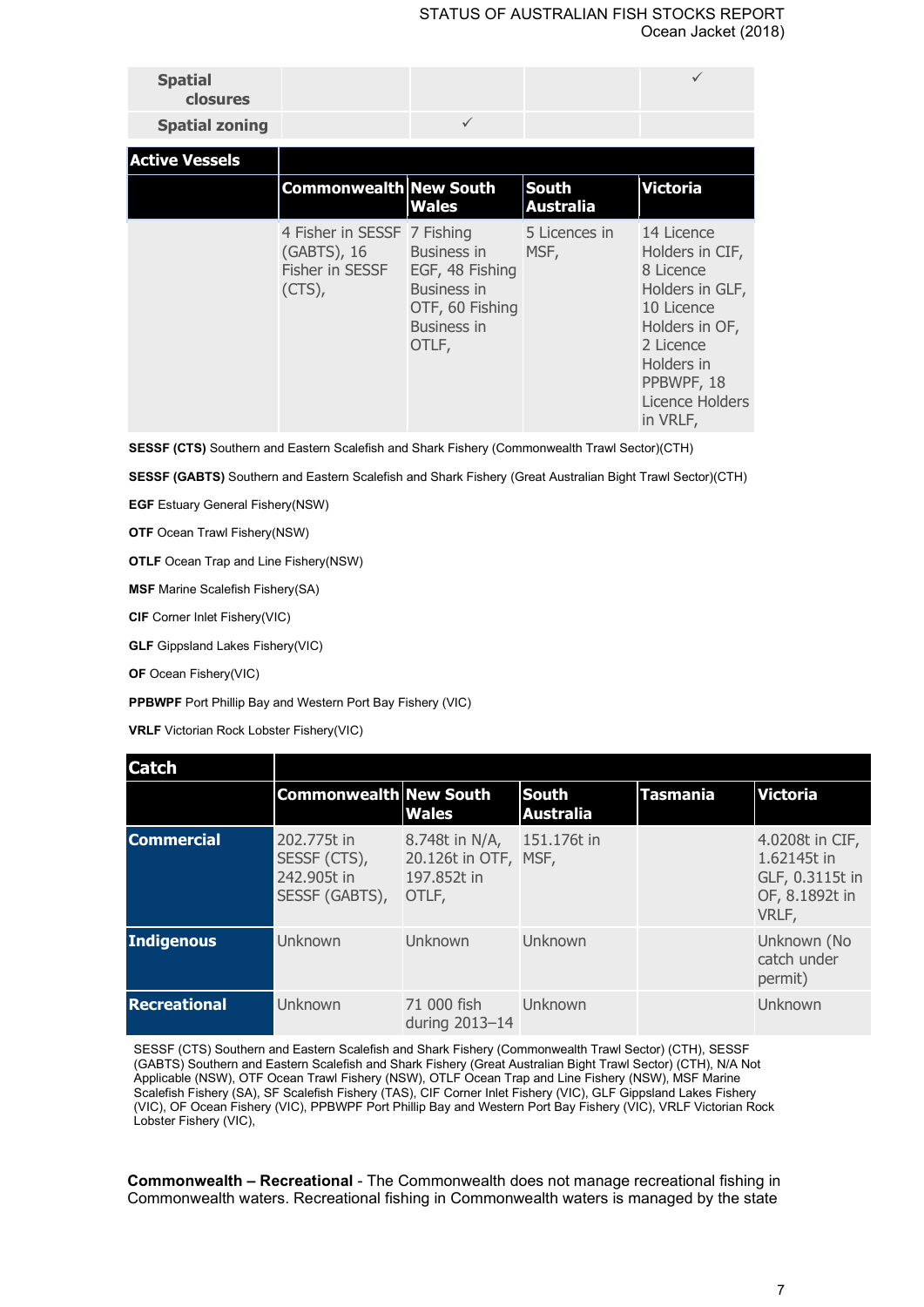or territory immediately adjacent to those waters, under its management regulations.

**Commonwealth – Indigenous** - The Australian government does not manage non-commercial Indigenous fishing in Commonwealth waters, with the exception of Torres Strait. In general, non-commercial Indigenous fishing in Commonwealth waters is managed by the state or territory immediately adjacent to those waters.

**New South Wales – (Management Methods)** The Aboriginal Cultural Fishing Interim Access Arrangement allows an Indigenous fisher in New South Wales to take in excess of a recreational bag limit in certain circumstances—for example, if they are doing so to provide fish to other community members who cannot harvest themselves. Section 37 (1d)(3)(9), Aboriginal cultural fishing authority - The Aboriginal cultural fishing authority is the authority that Indigenous persons can apply to take catches outside the recreational limits under the *Fisheries Management Act 1994* (NSW), Section 37 (1d)(3)(9), Aboriginal cultural fishing authority. In cases where the *Native Title Act 1993* (Cth) applies fishing activity can be undertaken by the person holding native title in line with S.211 of that Act, which provides for fishing activities for the purpose of satisfying their personal, domestic or non-commercial communal needs. In managing the resource where native title has been formally recognised, the native title holders are engaged with to ensure their native title rights are respected and inform management of the State's fisheries resources.

#### **Victoria – Indigenous**

In Victoria, regulations for managing recreational fishing may not apply to fishing activities by Indigenous people. Victorian traditional owners may have rights under the Commonwealth's *Native Title Act 1993* to hunt, fish, gather and conduct other cultural activities for their personal, domestic or non-commercial communal needs without the need to obtain a licence. Traditional Owners that have agreements under the *Traditional Owner Settlement Act 2010* (Vic) may also be authorised to fish without the requirement to hold a recreational fishing licence. Outside of these arrangements, Indigenous Victorians can apply for permits under the *Fisheries Act 1995* (Vic) that authorise fishing for specific Indigenous cultural ceremonies or events (for example, different catch and size limits or equipment). There were no Indigenous permits granted in 2017 and hence no Indigenous catch recorded.



## **CATCH CHART**

Commercial catch of Ocean Jacket - note confidential catch not shown

#### **EFFECTS OF FISHING ON THE MARINE ENVIRONMENT**

**ENVIRONMENTAL EFFECTS on Ocean Jacket**